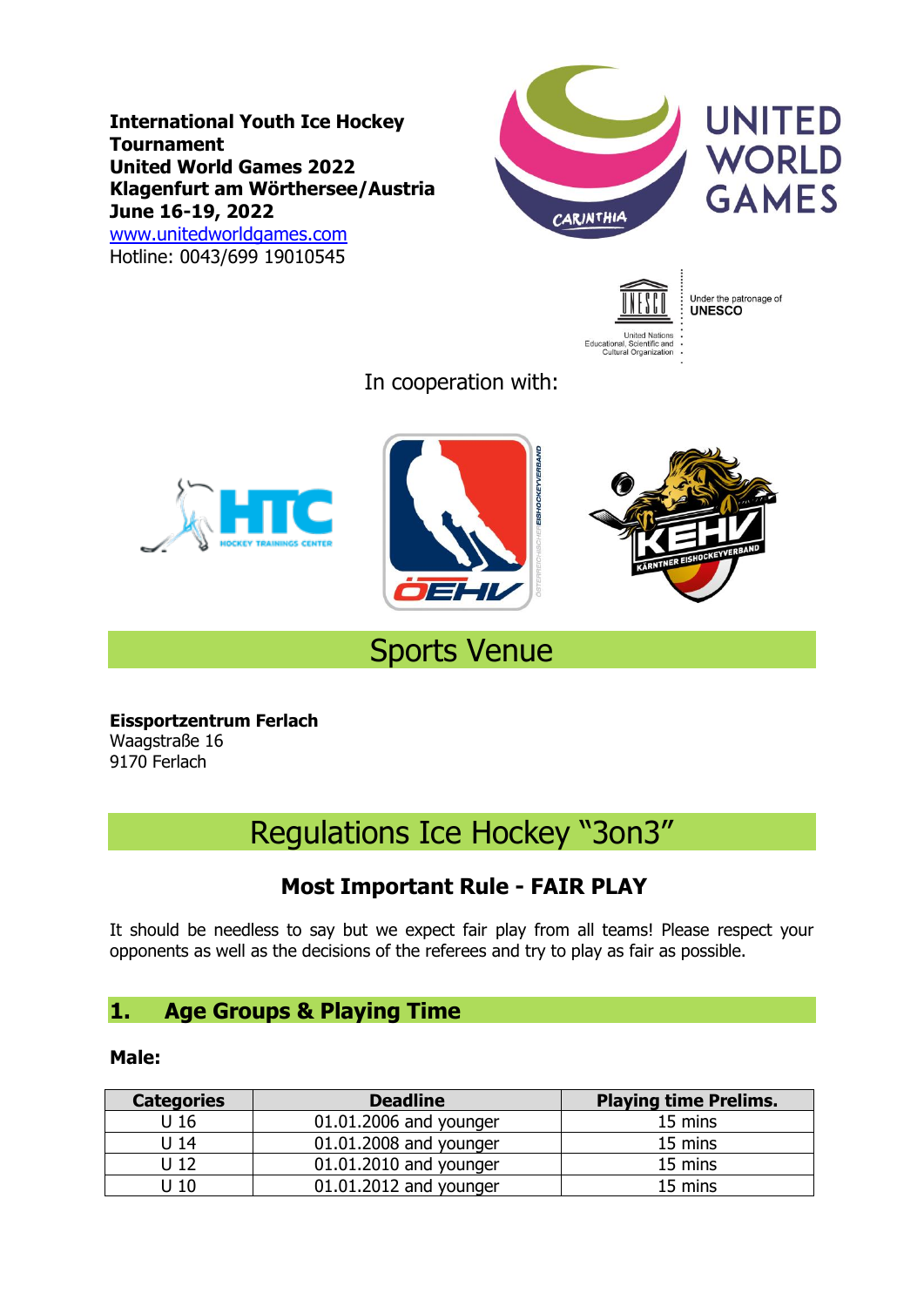#### **Female:**

| <b>Categories</b> | <b>Deadline</b>        | <b>Playing time Prelims.</b> |
|-------------------|------------------------|------------------------------|
|                   | 01.01.2006 and younger | 15 mins                      |

#### **Exception permits:**

Due to different deadlines of the various national Ice Hockey Federations, exceptions may be issued in accordance with our statutory exception rule. As per this rule **1 player** per team is allowed to **exceed the respective age limit by up to but no more than 6 months**. This player must be announced to the Organizing Committee and marked on the corresponding Squad List accordingly.

## **2. Tournament mode**



The 3on3 tournament will be played with **3 players plus goalkeeper** per team in **one third** of the rink on two goals (see illustration).

One game lasts **15 minutes**. Teams don't switch sides and there is **no halftime break**.

The players need to wear **full equipment**. **Body checking and slap shots** are **not allowed**.

Mouth guard and neck protection is required for all players.

For the preliminaries the teams will be divided into **groups** and will play a **round robin**. After the group stage the **KO-phase/playoffs** will be played.

During one game a maximum of **9 players plus 2 goalkeepers** can be used. If a club enrolls more than one team in one age category and does not have 2 goalkeepers on each team, one **goalkeeper can be listed as a reserve goalkeeper** for the other team in case of injury. Other players are not allowed to play for two teams in the same age category (see no. 5).

## **3. Match Regulations**

- Every **foul/violation** will be punished by a **penalty**.
- **Slap shots** are **violations** as well.
- To encourage good technique and fast play, **body checking and slap shots are prohibited**. Violations will be punished by a penalty.
- **Penalties** will be started from the **bullyspot** in front of the own goal.
- After **each minute** there will be a **mandatory substitution** signalled by a horn.
- If a **goalkeeper stops the puck** normally resulting in a bully, the offense needs to retreat to their half and the **defending team receives the puck**. The goalkeeper needs to release the puck as soon as the other team is retreating.
- If a **goal is scored**, the **conceding team receives** the puck.
- If a team shoots the **puck out of bounds**, the other team receives it. Both teams need to **start in their own half** after the puck went out of bounds.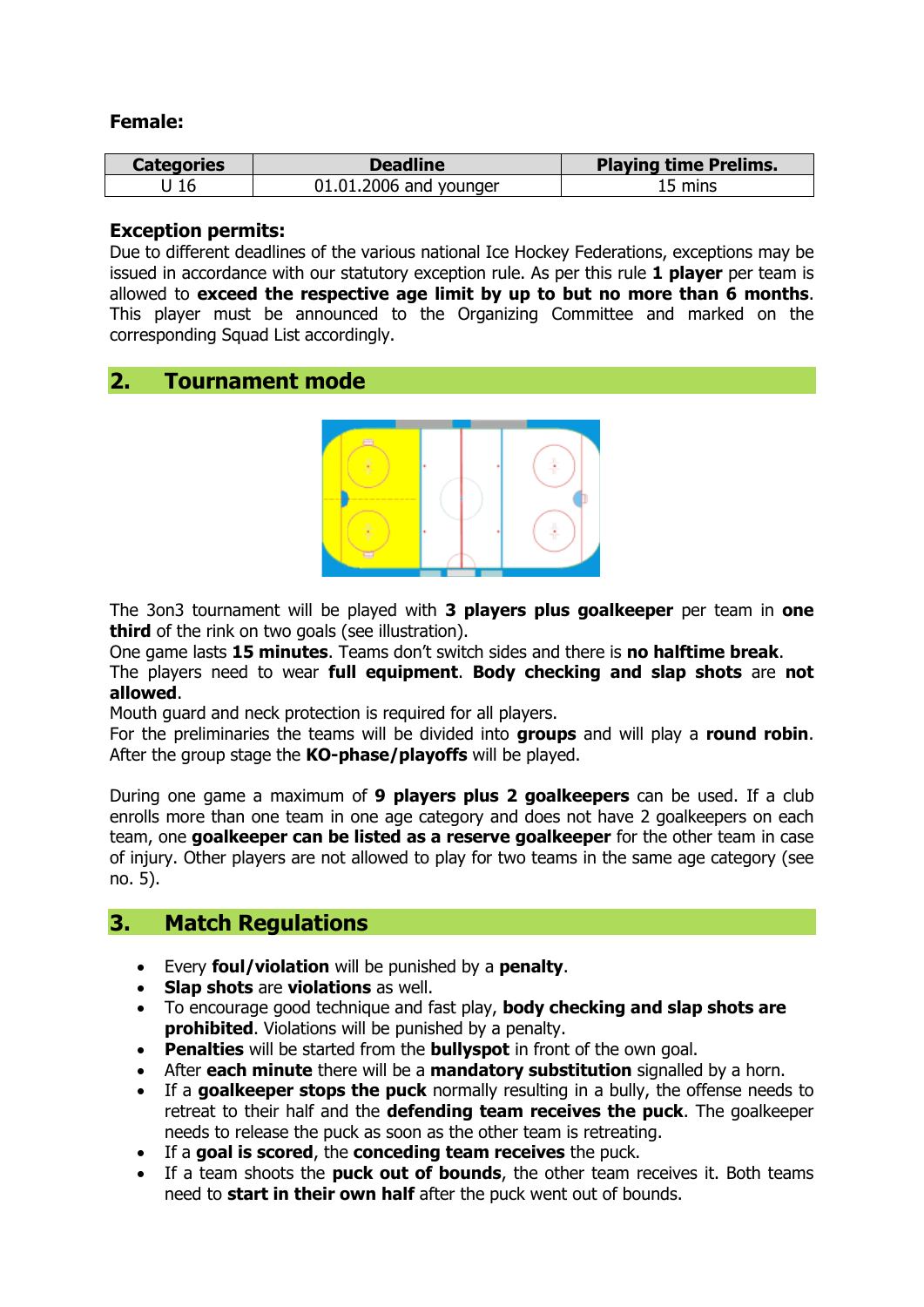- If one team (including the goalie) **delays the game** on purpose, the opposing team will be awarded a **penalty**.
- **Substitution players** need to wait out of bounds in their **own half**. They need to wait until their teammate left the field in their own half, until they are allowed to sub onto the field. Violations will be punished by a penalty.
- The **goalkeeper can be substituted** for a 4<sup>th</sup> player on the field. As soon as the goalkeeper has left the field, the other player is allowed onto it.

## **4. Points & Playoffs**

#### **The ranking will be decided by points:**

| Win   | 3 Points |
|-------|----------|
| Draw  | 1 Point  |
| LOSS. | 0 Points |

After the preliminary round a table reflects the order of the teams. This ranking derives from:

- a) the number of points in the table/group
- b) direct duel
- c) [score](http://de.pons.com/%C3%BCbersetzung/englisch-deutsch/score) [difference](http://de.pons.com/%C3%BCbersetzung/englisch-deutsch/difference)
- d) more goals scored
- e) in case of equal points, only the games between the affected teams will be taken into account:
	- higher number of points in the duels with the tied teams
	- score difference
	- more goals scored
	- decision by drawing lots

In case best ranked  $2^{nd}$ ,  $3^{rd}$ ,  $4^{th}$ ,  $5^{th}$  etc. have to be determined, the ranking of said teams will be made by the following criteria:

- total number of points/number of games
- score difference
- higher number of scored goals
- decision by drawing lots [\(computerised](http://de.pons.com/%C3%BCbersetzung/englisch-deutsch/computerised) random generator)

In case of a tie in the KO-phase/playoffs a penalty shootout with 3 different penalty takers each takes place. If there is still no winner, the takers from both teams take penalties in reverse order until there is a decision.

## **5. Squad List & ID Checks**

For **each participating team a squad list has to be submitted** to the Organizing Committee (via email to [office@unitedworldgames.com\)](mailto:office@unitedworldgames.com), which will be checked, signed and handed out to the respective team representatives upon checking in in Klagenfurt. The coaches are requested to carry the signed squad list, as well as **player's licences or IDs of all athletes with them to all games**.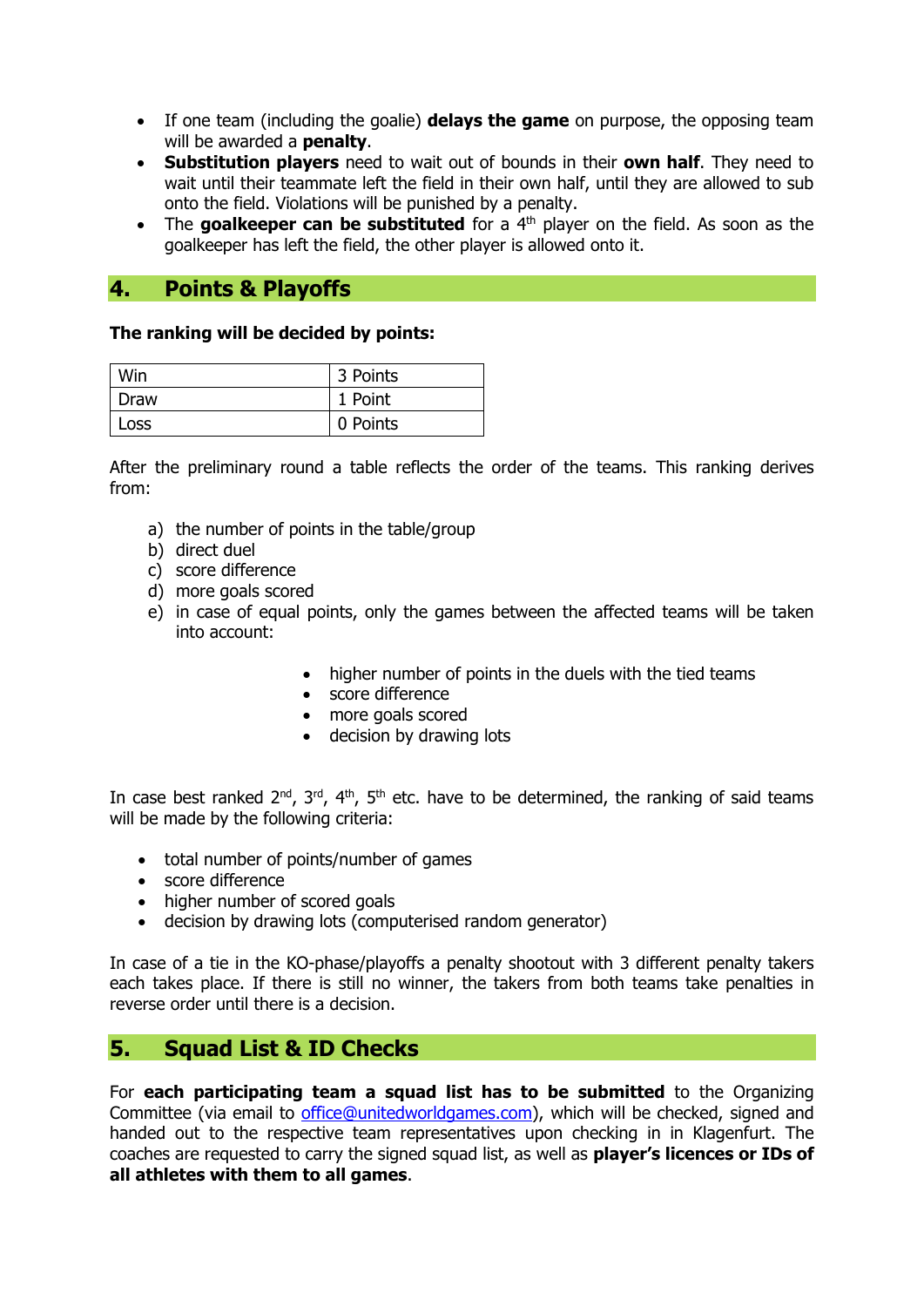Upon request, every player must be able to verify his or her **identity** by showing a valid photo ID card. In case of a suspected violation of deadlines or the use of an ineligible player, squad list and ID have to be checked in coordination with the referee/venue supervisor. A **violation results in an automatic defeat** for the concerned team.

Generally, it is allowed for athletes to play in 2 separate teams, as long as they are not entering the same competition, yet they also have to appear on the respective squad lists of both teams (a player of the U14 tournament may for example also be a member of a team participating in the U16 competition and compete for both teams, provided the tournament schedule allows it).

Should participants enter one and the same competition with more than one team, they are forbidden to move players between these teams, athletes may only appear on the squad list of ONE team per competition.

However, there is an exception for goalkeepers (see point no. 2)

## **6. Walk Over (w.o.)**

A team that fails to present itself on the court without any reported valid reason (decision if valid is made only by the tournament director) is automatically disqualified (w.o.). Delayed teams will be waited for max. 5 minutes.

**Please note:** A w.o. decision is only possible after consulting the tournament officials.

## **7. Team outfits**

All teams are advised to bring spare uniforms in a different colour in case the colours of the uniforms are too similar to the discretion of the referee.

All uniforms must include a number on the backside. The number has to be the same on both uniforms for each player. The goalkeeper needs to wear the same jersey as his teammates. The team that is listed first on the game schedule will have to change to colours distinctive from their opponent.

#### **8. Tournament Jury**

Possible complaints and protests must be reported to the referee/score keeper by the responsible coach within 15 minutes after the objected match. The protest fee of  $\epsilon$  100,- has to be payed to jury ahead of the protest.

#### **9. Insurance & Disclaimer**

The participants are not insured through the organizers. It is up to the coach of each team to make sure that his/her players and all the participants of the team are insured during the event. The organizers do not assume any kind of liability in case of illness, accidents or loss/theft of personal belongings.

With their participation the athletes accept the disclaimer of warranty for any kind of damage. No claims can be asserted against the organizing committee, the event sponsors, the city of Klagenfurt and the province of Carinthia regarding damage or injuries.

Every athlete has to make sure that they are fully physically capable of participating without any medical objections.